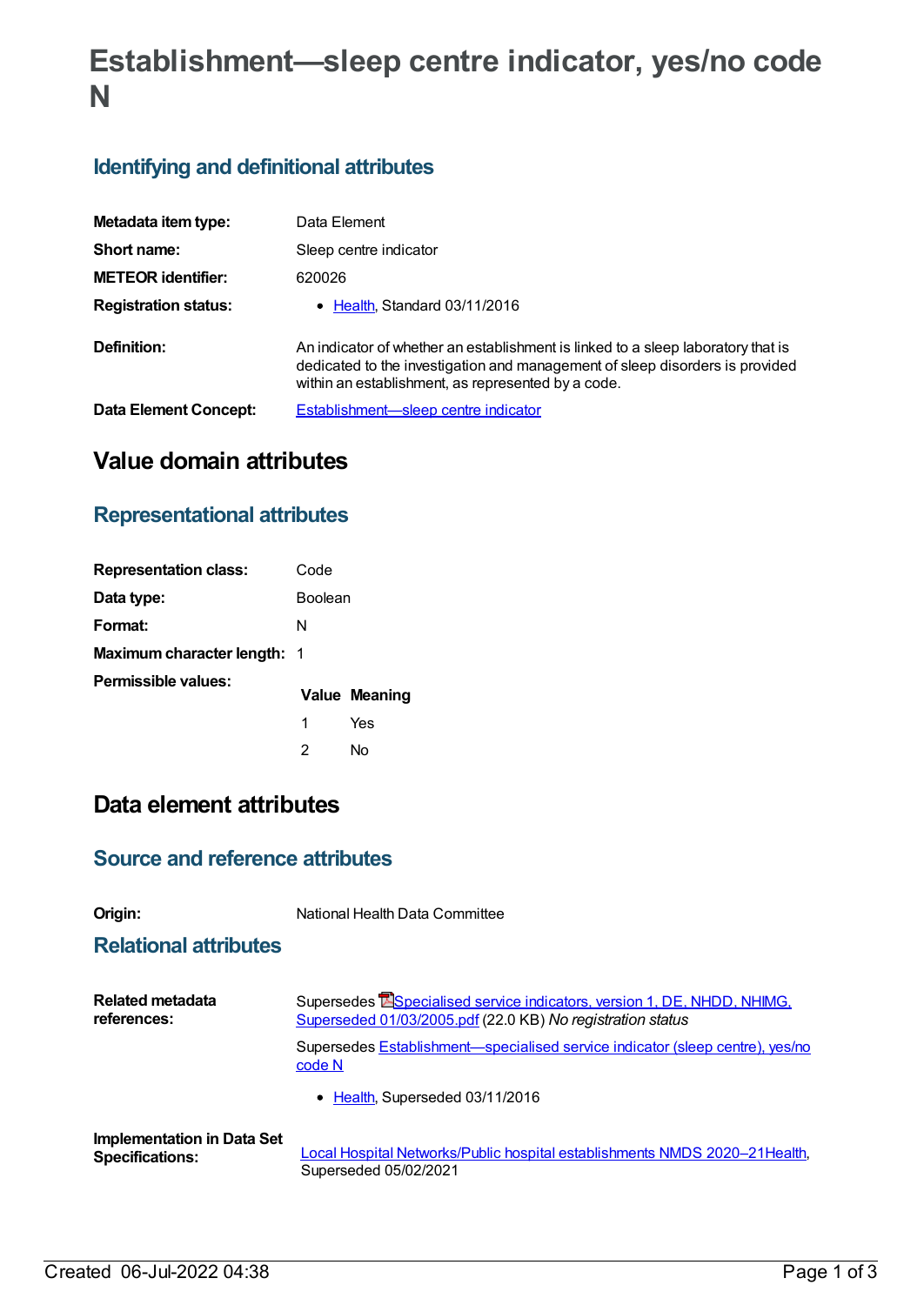*Implementation start date:* 01/07/2020

*Implementation end date:* 30/06/2021

*Conditional obligation:*

This metadata item is only required for the **Public Hospital Establishments (PHE)** reporting level. It is collected once for each PHE.

Local Hospital [Networks/Public](https://meteor.aihw.gov.au/content/727356) hospital establishments NMDS 2021–22[Health](https://meteor.aihw.gov.au/RegistrationAuthority/12), Superseded 17/12/2021

*Implementation start date:* 01/07/2021

*Implementation end date:* 30/06/2022

*Conditional obligation:*

This metadata item is only required for the **Public Hospital Establishments (PHE)** reporting level. It is collected once for each PHE.

Local Hospital [Networks/Public](https://meteor.aihw.gov.au/content/742044) hospital establishments NMDS 2022–23[Health](https://meteor.aihw.gov.au/RegistrationAuthority/12), Standard 17/12/2021

*Implementation start date:* 01/07/2022

*Implementation end date:* 30/06/2023

*Conditional obligation:*

This metadata item is only required for the **Public Hospital Establishments (PHE)** reporting level. It is collected once for each PHE.

Local Hospital [Networks/Public](https://meteor.aihw.gov.au/content/756101) hospital establishments NMDS 2023–24[Health](https://meteor.aihw.gov.au/RegistrationAuthority/12), Recorded 24/06/2024

*Implementation start date:* 01/07/2023

*Implementation end date:* 30/06/2024

*Conditional obligation:*

This metadata item is only required for the **Public Hospital Establishments (PHE)** reporting level. It is collected once for each PHE.

Public hospital [establishments](https://meteor.aihw.gov.au/content/643172) data element cluste[rHealth](https://meteor.aihw.gov.au/RegistrationAuthority/12), Superseded 25/01/2018

*Implementation start date:* 01/07/2017

Public hospital [establishments](https://meteor.aihw.gov.au/content/679217) data element clusterACT Health [\(retired\)](https://meteor.aihw.gov.au/RegistrationAuthority/9), Candidate 10/08/2018 [Health](https://meteor.aihw.gov.au/RegistrationAuthority/12), Superseded 17/10/2018